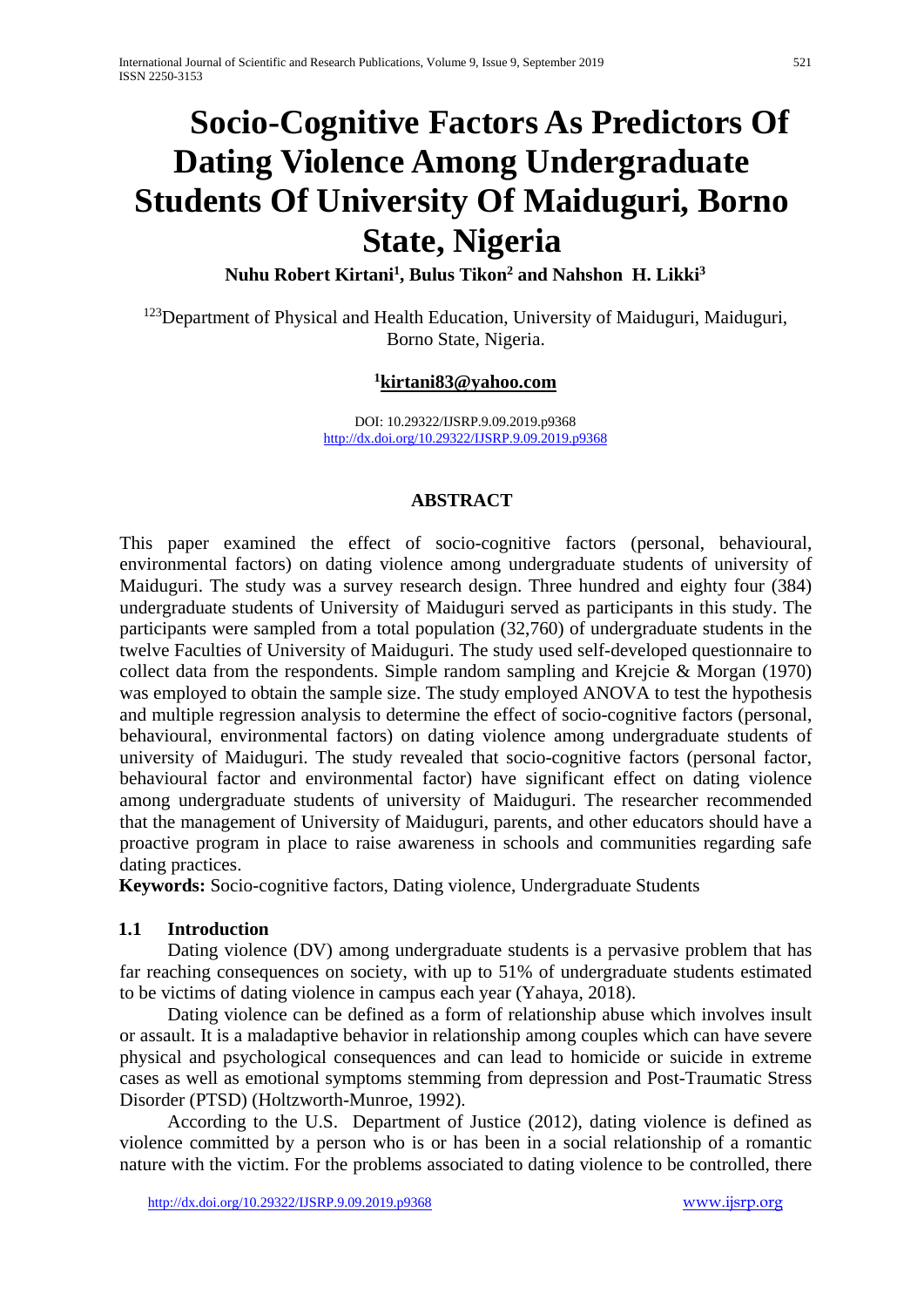is a need to examine the factors that are likely to lead to dating violence. Dating violence is defined as physical, sexual, psychological, or emotional violence within a dating relationship, including stalking. It can occur in person or electronically, and can occur with dating partners both past and present. In more recent years, the scope of dating violence has been broadened to include psychological abuse – defined as verbal assaults between partners or from one partner to another (demeaning, degrading, or derogatory verbal terms) and sexual abuse that includes, but is not limited to, sexual coercion, rape, and molestation (Holtzworth-Munroe, 1992).

Violence on the other hand is the deliberate use of force (physical, psychological, verbal, etc.) or power which may be threat against oneself, another person or against a group of persons/community that either results in or has the likelihood of resulting in injury, psychological harm, mal-development or deprivation (Aminini-Philips, 2013).

Many youth enter into dating relationship without prior experience. So social media effect, lack of self-concept and bad parenting style are some of the challenges faced by youth. According to Adamo (2014), maintaining a healthy relationship require skills that many adolescents are not patient enough to learn. The lack of conflict handling skills and growing up in environments that experience constant violence or in communities that experience high rates of violence, can lead to unhealthy and even violent relationships among adolescents (Adamo, 2014).

The number of undergraduate students who are currently experiencing or have experienced some types of dating violence is on the increase. Some researchers attributed it to the socioeconomic status of parties involved in dating but the research attributes it to socio-cognitive factors.

Although researchers are beginning to develop interest in dating violence, there has been relatively little research examining dating violence among undergraduate students in Nigeria. Based on this perceived research gap, this present study is aimed at examining the effect of socio-cognitive factor (personal, behavioural, environmental factors) on dating violence among undergraduate students of university of Maiduguri.

# **1.2 Hypothesis**

H0: socio-cognitive factors (personal factor, behavioural factor and environmental factor) have significant effect on dating violence among undergraduate students of university of Maiduguri.

# **2. Review of Related Literature**

# 2.1 Theoretical framework

Feminist theory was one of the major theories used in this study. Feminist theory addresses gender hierarchy and power (Sprenkel & Moon, 1996). White and Klein (2002) defines feminist theory as an analysis of women's subordination for the purpose of figuring out how to change it. This view suggests that women are suppressed and overpowered by male dominance. When specifically applied to dating violence, the feminist theory proposes that all forms of abuse are about power and control, embedded in a patriarchal value system (Jackson, 1999).

# 2.2 Empirical review

Gryl, Stith and Bird (1991) examined prevalence rates of physical dating violence among college students, by comparing violent relationships to non-violent ones. In reference to initiating violence respondents reported that 51% of the time their partners initiated violence, 41% reported they initiated and 8% reported both individuals were equally responsible (i.e. pushed, slapped, hit with object, kicked, use of lethal weapon, etc.).

Ajuwon, Funmilayo and Osungbade (2011) conducted a cross-sectional survey to assess experience and perpetration of physical, sexual and psychological violent behaviours among school-based adolescents. A total of 1366 students (50.4% females and 49.6% males) randomly selected from six public secondary schools in Ibadan, Nigeria were interviewed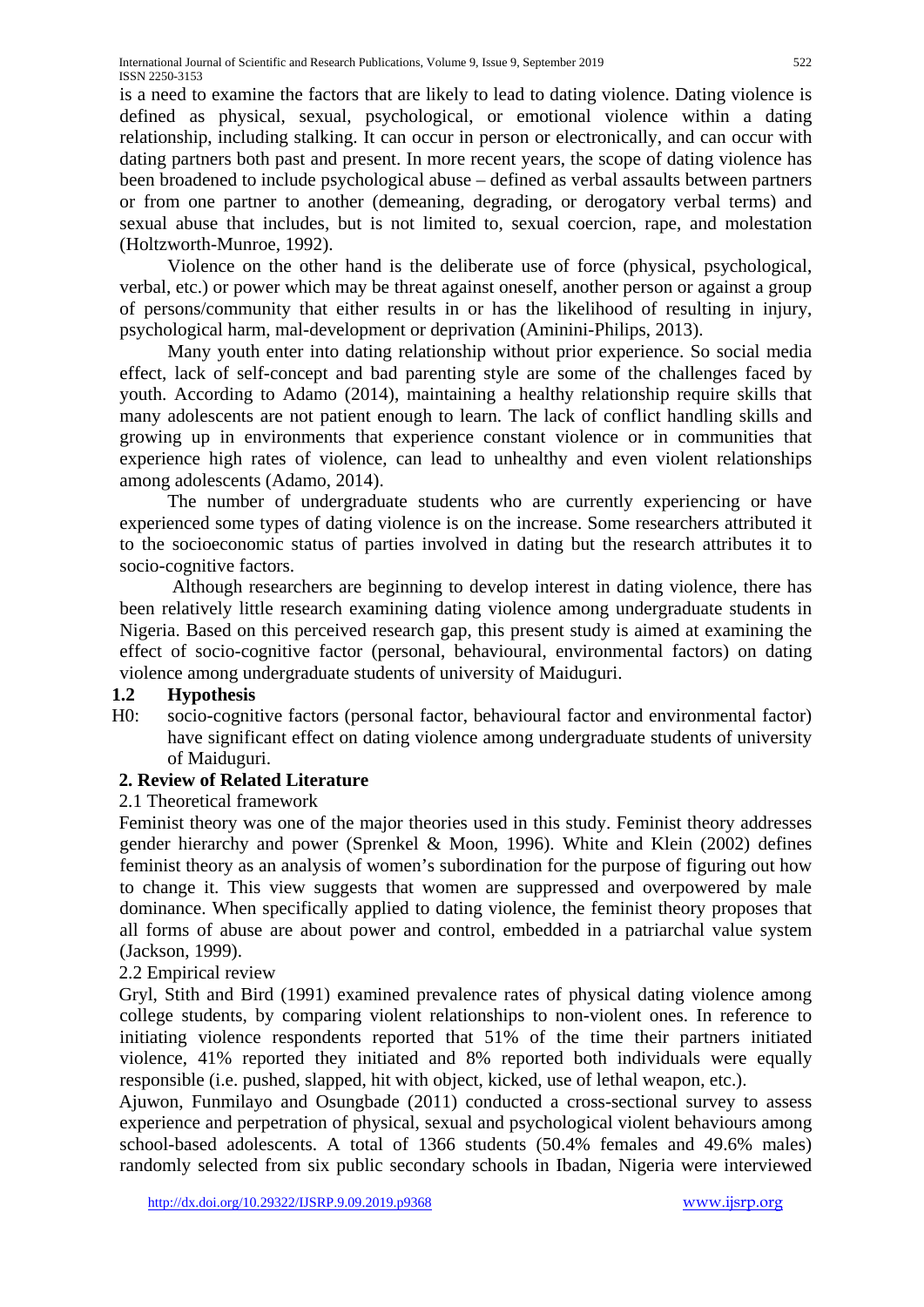using a 36-item questionnaire. Respondents answered questions regarding demographic profile, sexual behaviour, and the extent to which they had experienced or perpetrated physical, sexual and psychological violent behaviours. The predictors of experience of violence among males were use of alcohol, witnessing domestic violence, involving in work and parental use of alcohol. Among females parental use of alcohol and being young were predictors of violence**.** Reports of perpetration of physical, sexual and psychological violence among males were 75.3%, 44.9% and 13.3% respectively. Existing research on the prevalence of verbal and physical abuse among college students provides further insight into this issue. For example, one study on dating violence among college students evaluated specifically verbally and physically abusive behaviors. Out of the 572 respondents, the results indicated that 82% reported being verbally abusive with a partner in the last year, and 21% reported physically aggressive behaviors towards a partner within the same time frame (Shook, Gerrity, Jurich & Segrist, 2000).

#### 2.3 Personal Factors and Dating Violence

Many factors, both personal and situational, have been found in the literature to be associated with the stay/leave decision for married women who have experienced intimate partner violence. As expected, McDonough (2010) found that when comparing battered women with non-battered women, battered women reported fewer rewards and greater costs in their relationships and greater desire for relationship alternatives than non-battered women. Relationship features, such as the nature of the violence, offender characteristics, previous history of abuse, and commitment to and satisfaction with the relationship (Anderson & Saunders); emotional responses, such as fear, social embarrassment, and loneliness (Patzel, 2006); and psychological characteristics, such as locus of control and self-efficacy (Anderson & Saunders, 2003), have been found to serve as additional factors influencing this complex decision.

Personal factors include: mental-health problems (e.g., low self-esteem, anxiety, anger or depressed mood, and suicidality); participation in maladaptive or antisocial behaviors (e.g., substance abuse, risky sex); low academic achievement; deficient communication skills and aggressive conflict-management styles; and low help-seeking proclivities (Patzel, 2006). Studies on these personal factors typically examine their associations with both perpetration and victimization for male and female students. For instance, studies find depressed mood associated for females with perpetration of dating abuse (Anderson & Saunders, 2003). Sad and hopeless feelings have been associated for both males and females with increased risk for physical victimization (Anderson & Saunders, 2003). For both males and females, physical and emotional dating victimization have also been associated with symptoms of anxiety and depression, although perceived social support may moderate this relation, particularly for African American males (Anderson & Saunders, 2003). Also for males, dating victimization is predicted by low self-esteem and is associated with suicidal ideation or attempts (Anderson & Saunders, 2003). In one study, female victimization was associated with alcohol and marijuana use, early initiation of alcohol use, and sexual history (i.e., ever having sex, number of lifetime partners), whereas victimization among males was associated only with sexual history. For females, sexual victimization is associated with depressed mood proclivities (Patzel, 2006).

#### 2.4 Behavioural Factors and Dating Violence

Howard and Wang (2003) also examined dating violence and its relationship with sexual behavior. Based on the results, it was found that adolescents who engaged in risky sexual behavior, such as not using a condom during their previous sexual encounter, were at a significantly higher risk of experiencing dating violence. The results of this study created a profile for at-risk adolescent females, in which several variables were found to be significantly correlated with adolescent dating violence. Variables included experiencing a recent and prolonged depressive episode, regular binge drinking, using cocaine or inhalants,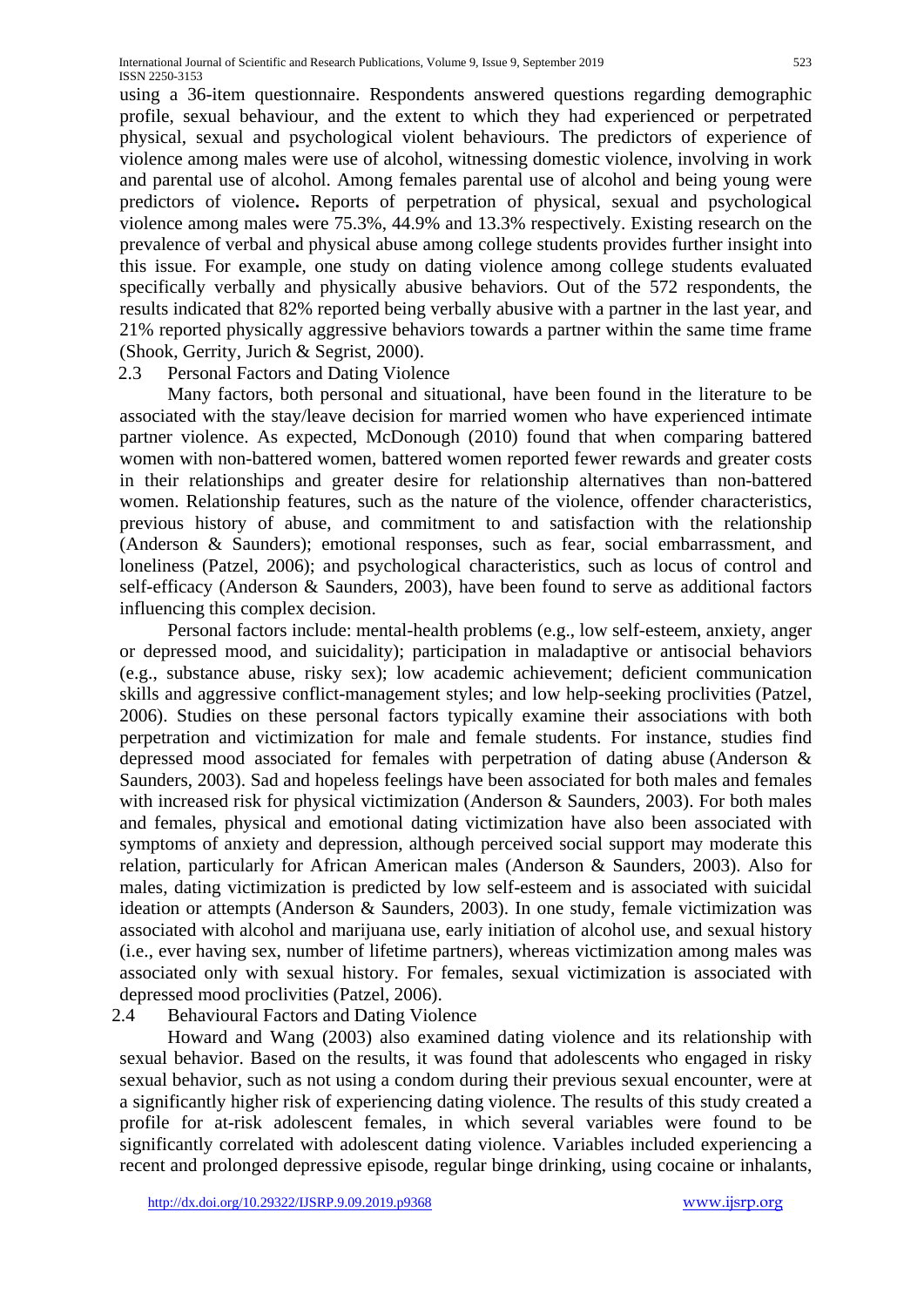having multiple sex partners, and not using condoms during previous sexual encounters (Howard & Wang, 2003).

A study by Bergman (1992) investigated how variables such as number of dating partners, grade point average, and dating frequency correlated with dating violence. The results indicated that the number of dating partners a participant reported was positively correlated with reports of dating violence. More specifically, higher numbers of dating partners replied positively correlated with reports of dating violence, while lower numbers of dating partners negatively correlated with reports of dating violence. The next best indicator was grade point average (GPA). A negative relationship was found between GPA and dating violence, meaning that lower GPAs correlated with higher reports of dating violence while higher GPAs correlated with fewer reports of dating violence. Lastly, the variable of dating frequency had a positive correlation to dating violence, meaning that as dating frequency increased, reports of dating violence increased as well (Bergman, 1992).

#### 2.5 Environmental Factors and Dating Violence

Geographic region as a possible risk factor, particularly the U.S. North/South divide, has received some attention, as has the geographic factor of urban versus rural location or inner-city versus suburban setting. Research has also weighed family structure, specifically, single-parent versus two-parent, as a risk factor (Arriaga & Foshee, 2004).

A number of studies have found socioeconomic disadvantage whether of a youth's family, school, or neighbourhood to be a factor that heightens the risk for dating violence (Arriaga & Foshee, 2004). In fact, by some definitions, low socioeconomic status proxied sometimes by parental education is one of the defining attributes of "high-risk" youth or youth at risk (Arriaga & Foshee, 2004). At the same time, studies of dating violence have made at best only limited efforts to clarify how low socioeconomic status exercises an effect on teen dating abuse. The studies do not necessarily have as their aim to claim differential risk as a direct function of being of low socioeconomic status. The studies are ambiguous as to whether low socioeconomic status affects abuse directly and independently by the same dynamic that produces other excess health-risk and antisocial behaviors, or indirectly by fueling other more immediate risk behaviors that increase the odds of abuse, such as association with violent peers, or by modifying the influence of other risk factors.

#### **3. Method**

#### 3.1 Participants

Three hundred and eighty four (384) undergraduate students of University of Maiduguri served as participants in this study. The participants were sampled from a total population (32,760) of undergraduate students in the twelve Faculties of University of Maiduguri.

#### 3.2 Instrument

A 25-item self developed scale on dating violence was used in the study. This scale was developed to determine the effect of socio-cognitive factor (personal, behavioural, environmental factors) on dating violence among undergraduate students. The items were vetted by experts on psychological tests. After the vetting, the face and content validity of the instrument was approved. In addition, the instrument was subjected to pilot study using 120 undergraduate students from Borno State University, Maiduguri. Using alpha reliability test, an alpha coefficient of 0.76 was obtained. This indicated that the instrument is reliable.

#### 3.3 Procedure

Simple random sampling technique was used to select the participants. This random method was carried out by writing Yes or No in different pieces of paper that were folded and gathered in a cellophane bag. Each potential participant was allowed to pick a folded paper. After the picking, those that picked yes were told to write their names in a paper, while those that picked no were thanked for the time they spent with the researcher. Those that picked yes were given the questionnaire to fill.

#### 3.4 Research Design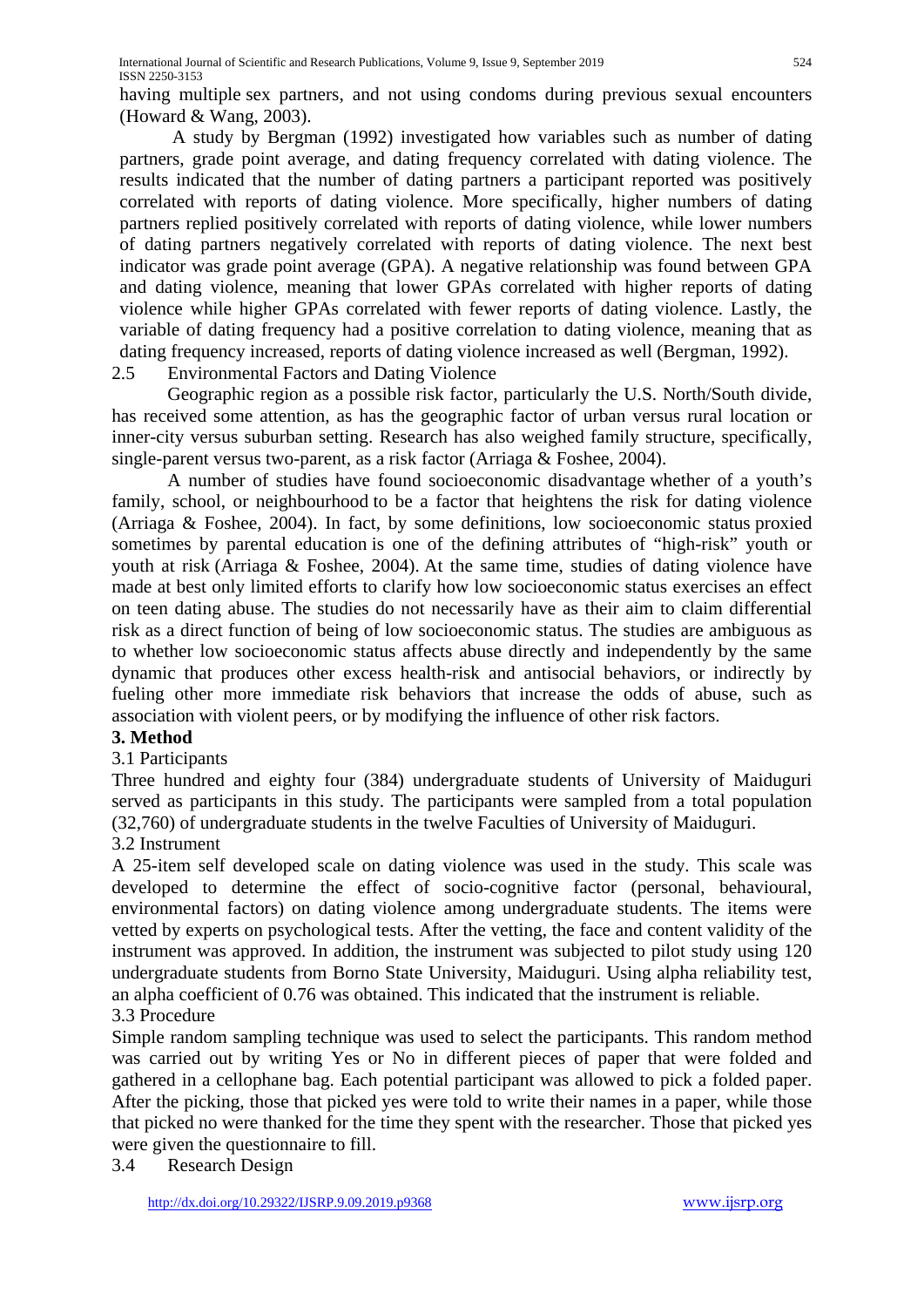The study was a survey method. It gathered data on the effect of socio-cognitive factor (personal, behavioural, environmental factors) on dating violence among undergraduate students of university of Maiduguri.

# 3.5 Method of Data Analysis

The study employed ANOVA to test the hypothesis and multiple regression analysis to determine the effect of socio-cognitive factor (personal, behavioural, environmental factors) on dating violence among undergraduate students of university of Maiduguri.

#### **4. Results and Discussion**

The results were presented in tables and discussed according to the research hypothesis. Hypothesis (H0): Socio-cognitive factors (personal factor, behavioural factor and environmental factor) have no significant effect on dating violence among undergraduate students of university of Maiduguri.

| Table 1: Summary of ANOVA on Effect of Socio-cognitive Factors on Dating Violence |  |  |
|-----------------------------------------------------------------------------------|--|--|
| among Undergraduate Students                                                      |  |  |

|        | <b>Model</b>              | <b>Sum of Squares</b>             | Df  | <b>Mean Square</b> |         | <b>P-value</b> |
|--------|---------------------------|-----------------------------------|-----|--------------------|---------|----------------|
|        | Regression                | 190.374                           |     | 95.187             | 256.885 | 0.000          |
|        | Residual                  | 136.293                           | 381 | 0.358              |         |                |
|        | <b>Total</b>              | 326.667                           | 383 |                    |         |                |
| $\sim$ | $\mathbf{m}$ $\mathbf{m}$ | $\bullet \bullet \bullet \bullet$ |     |                    |         |                |

**Source:** Field Survey, 2019

Table1 shows the results of the ANOVA technique employed to test the null hypothesis against alternative hypothesis. Socio-cognitive factors have significant effect on dating violence among undergraduate students of University of Maiduguri. This is because the probability value (P = 0.000) is less than alpha ( $\alpha$  = 0.05) level of significance P<  $\alpha$ . Hence, the null hypothesis which states that socio-cognitive factors (personal factor, behavioural factor and environmental factor) have no significant effect on dating violence among undergraduate students of university of Maiduguri is rejected at 0.05 level of significance. It can be generalized that socio-cognitive factors (personal factor, behavioural factor and environmental factor) have significant effect on dating violence among undergraduate students of university of Maiduguri. This finding agrees with the finding of Ajuwon, Funmilayo and Osungbade (2011).

| Dating violence among Unuei graduate Students |                    |                 |            |                |
|-----------------------------------------------|--------------------|-----------------|------------|----------------|
| <b>Variable</b>                               | <b>Coefficient</b> | <b>Standard</b> | t-value    | <b>P-value</b> |
|                                               |                    | Error           |            |                |
| Constant                                      | 0.372              | 0.112           | $3.321**$  | 0.012          |
| Personal Factor (PF)                          | 0.236              | 0.025           | $9.440***$ | 0.000          |
| <b>Behavioral Factors (BF)</b>                | $-0.911$           | 0.146           | $-6.239*$  | 0.000          |
| <b>Environmental Factors (EF)</b>             | 0.725              | 0.151           | $4.801**$  | 0.000          |
| $R^2=$                                        | 0.856              | 86%             |            |                |

#### **Table 2: Summary of multiple Regression analysis Effect of Socio-cognitive Factors on Dating Violence among Undergraduate Students**

**Note:** \*\*\* significant at 1% level, \* \* significant at 5% level, \* significant at 10% level **Independent Variables:**PF, BF and EF

# **Independent Variable:** DV

Table 2 shows that the model was suitable for explaining the effect of socio-cognitive factors on dating violence among undergraduate students of University of Maiduguri. All the variables included in the model were significant in explaining the variation in the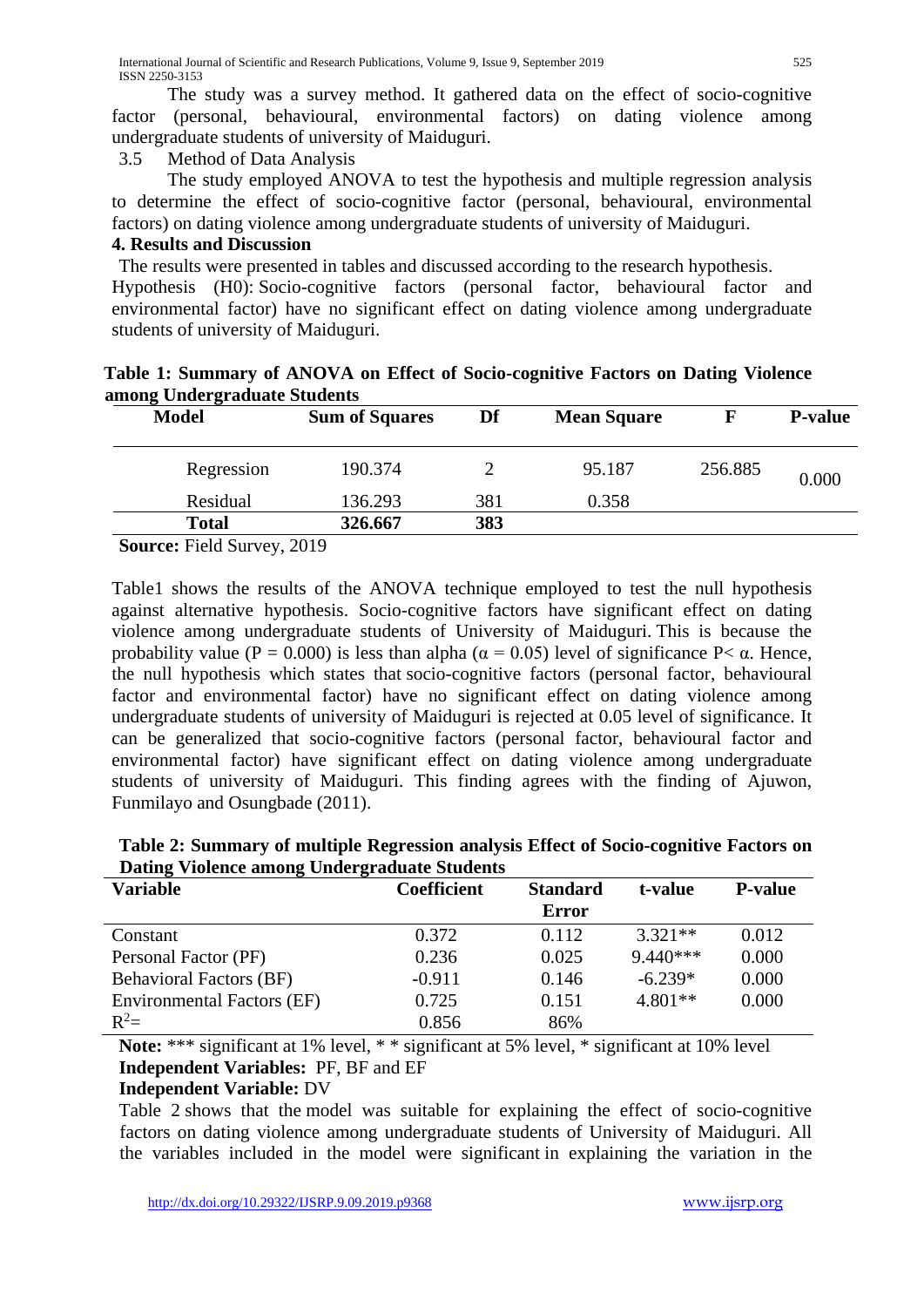dependent variable. These variables are: PF, BF and EF respectively. The values of the coefficient of determination  $\mathbb{R}^2$  suggest that the model explained 86% variation in the data.

#### **Personal Factors (PF)**

The result shows that PF has a positive coefficient that was significant at 1 % level. This indicates that personal factors have significant effect on dating violence. This could be attributed to the fact that one's emotion, temperament and mental state play a crucial role in his/her relationship. This finding is in line with the finding of Shook, Gerrity, Jurich & Segrist, 2000).

#### **Behavioral Factors (BF)**

The result implies that BF was negative and significant at 10% level. This negative coefficient value may be a result of the fact that negative behavior leads to violence between dating partners. This means that BE has significant effect on dating violence in the study area. This finding is consistent with the finding of Ajuwon, Funmilayo and Osungbade (2011).

#### **Environmental Factors (EF)**

EF has a positive coefficient as expected and significant at 5%. This means that has significant effect on dating violence in the study area. This finding supports the finding of Ajuwon, Funmilayo and Osungbade (2011)

#### **4.2 Conclusion**

Based on the findings, the researcher arrived at the conclusion that socio-cognitive factors (personal factor, behavioural factor and environmental factor) have significant effect on dating violence among undergraduate students of university of Maiduguri.

# **4.3 Recommendation**

Based on research, the researcher recommended that the Management of University of Maiduguri, parents, and other educators should have a proactive program in place to raise awareness in schools and communities regarding safe dating practices.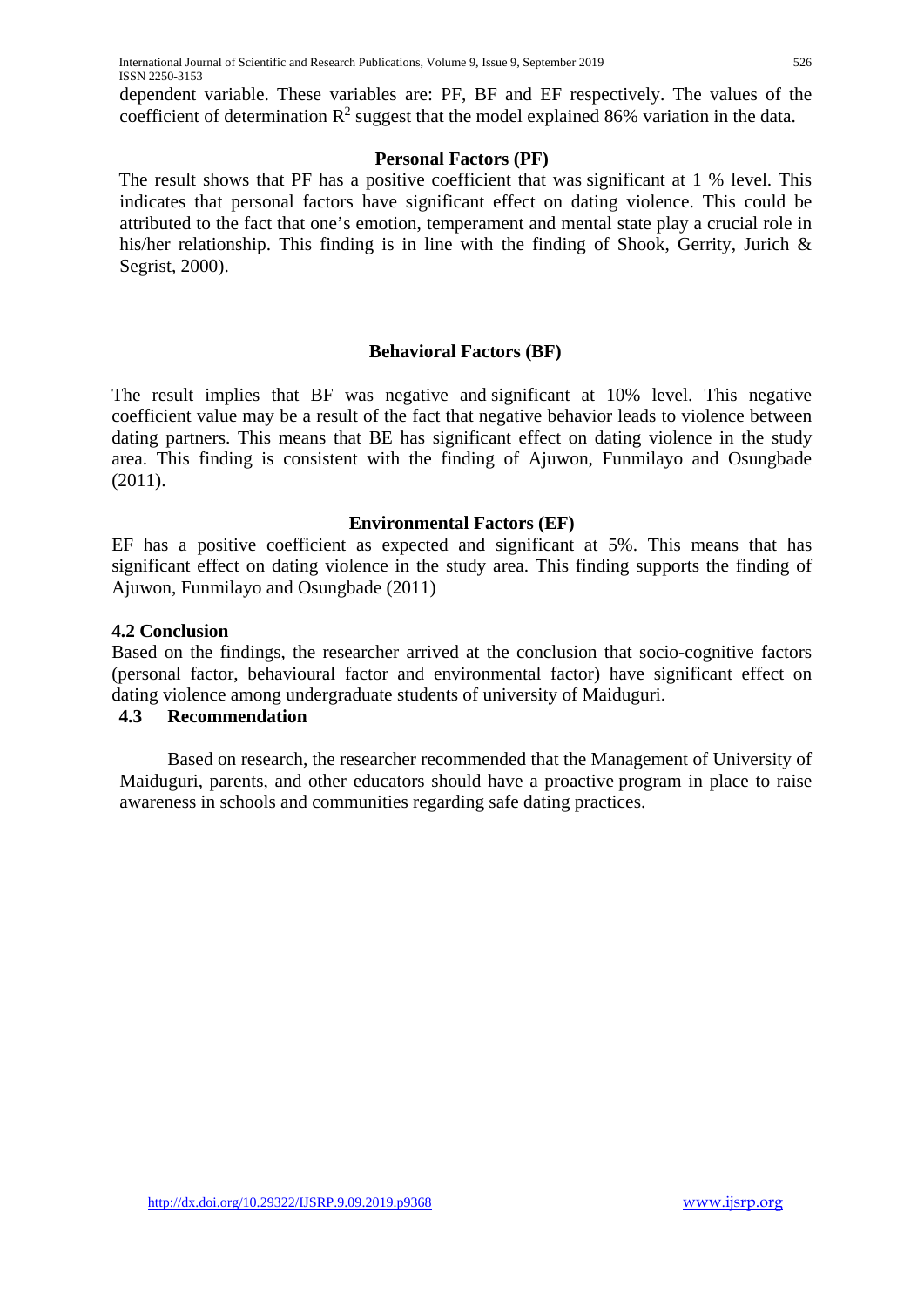#### **REFERENCES**

- Adamo A. (2014). Development of the scale of economic abuse. Violence Against Women.15:431–532.
- Ajuwon, A.J, Funmilayo .O & Osungbade, K.O (2011). Experience and Perpetration of Violent Behaviours among Secondary School Students in Ibadan, Nigeria. *Sierra Leone Journal of Biomedical Research Vol*. 3(1) pp. 27-35.
- Anderson, D. K., & Saunders, D. G. (2003). Leaving an abusive partner: An empirical review of predictors, the process of leaving, and psychological well-being. Trauma, Violence, & Abuse, 4, 163-191.
- Arriaga, X. B., Foshee, V. A. (2004). Adolescent dating violence: Do adolescents follow their friends' or their parents' footsteps? *Journal of Interpersonal Violence*, 19, 162– 84.
- Bergman L. Dating violence among high school students (1992). Social Work. 37(1):21–27.
- Carlson BE, McNutt L, Choi DY, Rose IM. (2002). Intimate partner abuse and mental health: The role of social support and other protective factors. Violence Against Women.8:720–745.
- Gryl, F.E., Stith, S.M. & Bird, G.W. (1991). Close Dating Relationships Among College Students: Differences by use of Violence and by Gender. *Journal of Social and Personal Relationships*, 8, 243-264.
- Holtzworth-Munroe, A. (1992). Social skill deficits in martially violent men: Interpreting the data using a social information processing model. *Clinical Psychology Review, 12,*  605-617.

Jackson, S. M. (1999). Issues in the dating violence research: A review of the literature. Aggression and Violent Behavior*, 4(2),* 233-247.

- McDonough, T. A. (2010). A policy capturing investigation of battered women's decisions to stay in violent relationships. Violence and Victims, 25, 165-184.
- Phillips LH, Henry JD, Hosie JA, Milne AB. (2013). Age, anger regulation and well-being. Aging and Mental Health.10(3):250-256. [PubMed]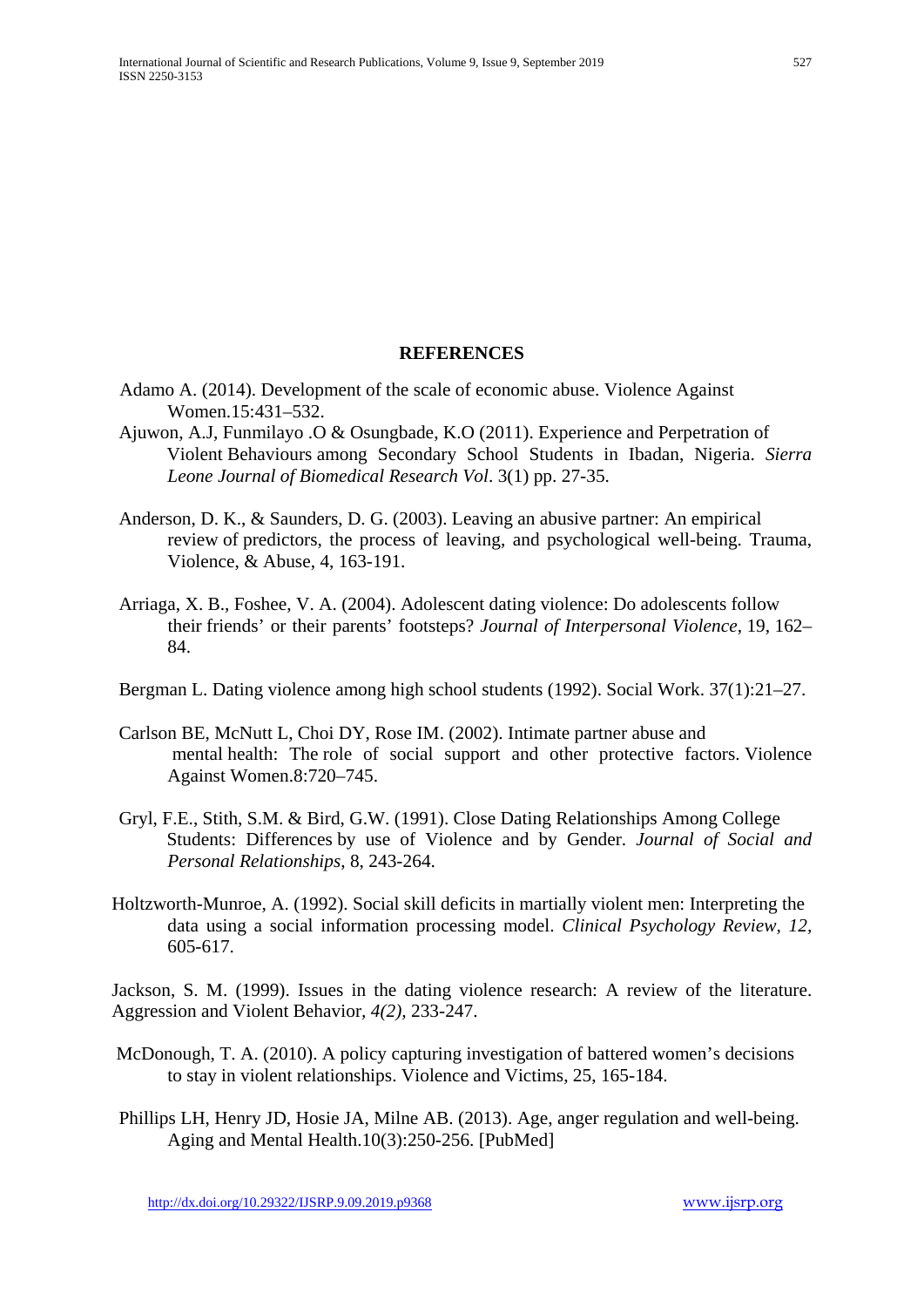Patzel, B. (2006). What blocked heterosexual women and lesbians in leaving their abusive relationships. *Journal of the American Psychiatric Nurses Association*, 12, 208-215.

- Shook, N.J., Gerrity, D.A., Jurich, J., & Segrist, A.E. (2000). Courtship Violence Among College Students: A Comparison of Verbally and Physically Abusive Couples. *Journal*  of Family Violence, 15(1), 1- 22.
- Sprenkle, D. & Moon, S. (1996). *Research methods in family therapy*. New York, NY: The Guilford Press.
- White J, Klein D. (2002). Family Theories. Thousand Oaks, CA: Sage Publications.

Yahaya M.A. (2018). Assessment of Dating and Dating Violence among Young Adolescents. *Journal of Science*, 12(1), 1- 18.

#### **DATING VIOLENCE QUESTIONNAIRES (DVQ).**

**Instruction:** Please tick  $[\sqrt{\ }]$  in the appropriate column that best represents your opinion

#### **Demographic characteristics (DC)**

#### **Section A**

- 1. Name of faculty………………………………………………………………….
- 2. Name of Department…………………………………………………………….
- 3. SEX: (1) Male [ ] (2) Female [ ]
- 4. AGE: (1) 18-22 years [ ] (2) 23-25 years [ ] (3) 26-30 years [ ] (4) 30 and above [ ]
- 5. LEVEL: (1) 100L [ ] (2) 200L [ ] (3) 300L [ ] (4) 400L [ ] (5) 500L [ ]
- 6. Number in the family (1) 1-3 [ ] (2) 4-6 [ ] (3) 7-9 [ ] (4) 10 and above[ ]
- 7. Are you in a relationship? (1) YES [ ] (2) NO [ ]
- 8. Number of person in relationship with  $(1) 1 \begin{bmatrix} 1 \\ 2 \end{bmatrix}$   $(2) 2 \begin{bmatrix} 1 \\ 3 \end{bmatrix}$   $(3) 3 \begin{bmatrix} 1 \\ 4 \end{bmatrix}$
- 9. Campus or off-campus …………………………………………………………

# **SECTION B: DETACHMENT**

| S/N |                                                                                                                                                              | SА | A | SD |
|-----|--------------------------------------------------------------------------------------------------------------------------------------------------------------|----|---|----|
| 10. | I detach from my friend/partner because he/she stops<br>talking to me or disappears for several days without any<br>explanation to show his/her annoyance    |    |   |    |
| 11. | I detach from my friend/partner because he/she always<br>comes late to our appointments and does not fulfil his/her<br>promises and is irresponsible.        |    |   |    |
| 12. | I detach from my friend/partner because he/she does not<br>acknowledge any responsibility regarding to<br>our<br>relationship or what happens to both of us. |    |   |    |
| 13. | I detach from my friend/partner because he/she ignores<br>my feelings most often.                                                                            |    |   |    |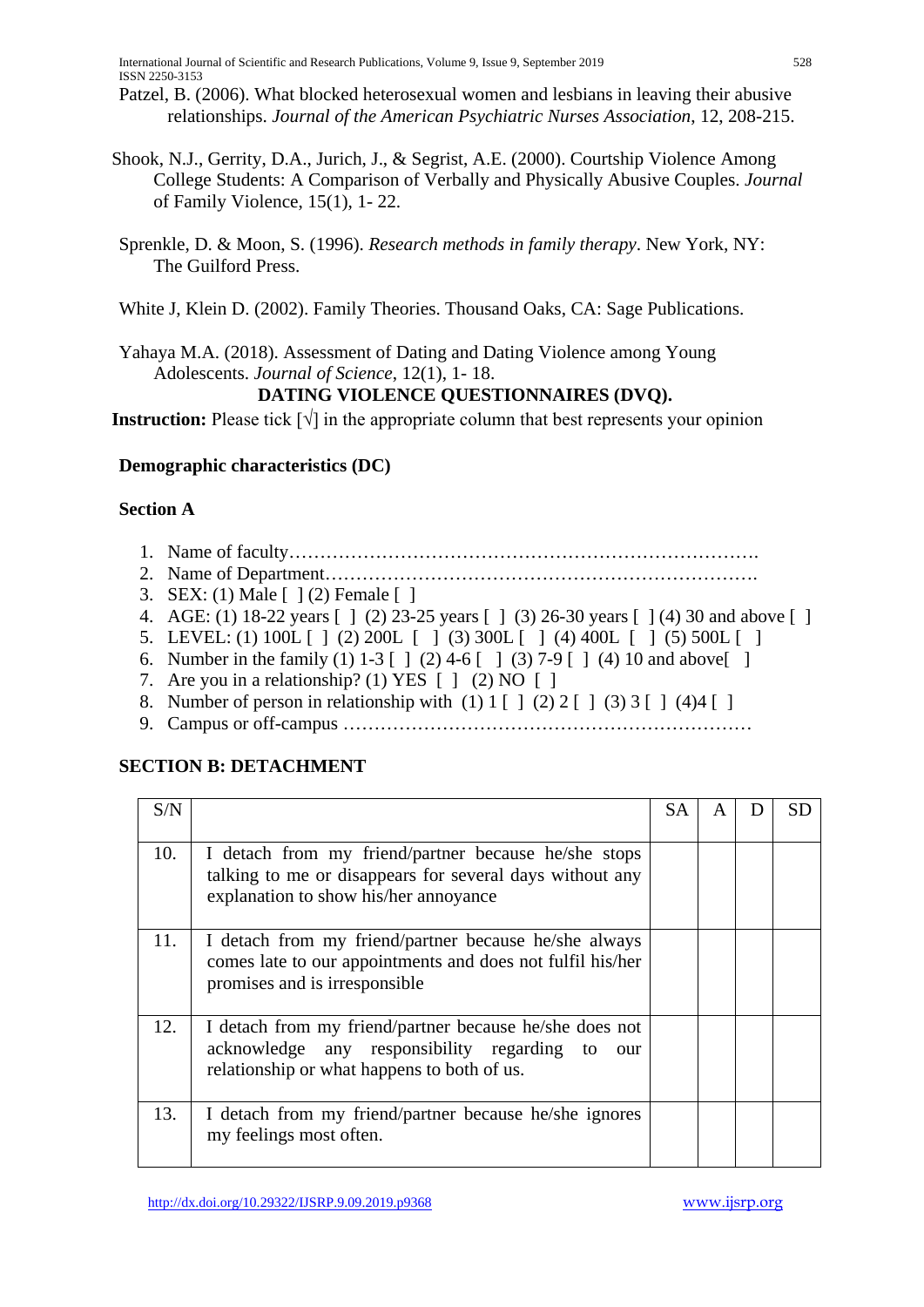| 14. | I detach from my friend/partner because he/she refuses to<br>help me when am in real need                                                             |  |  |
|-----|-------------------------------------------------------------------------------------------------------------------------------------------------------|--|--|
| 15. | I detach from my friend/partner because he/she lies to me<br>and manipulate me.                                                                       |  |  |
| 16. | I detach from my friend/partner because he/she impose<br>rules on the relationship (days, time types of outgoing) at<br>his/her exclusive convenience |  |  |
|     | <b>SECTION C: HUMILIATION</b>                                                                                                                         |  |  |
| 17. | Your friend ridicules or insults you for the ideas you<br>uphold.                                                                                     |  |  |
| 18. | Your friend ridicules or insults your beliefs, religion or<br>social class                                                                            |  |  |
| 19. | Your friend ridicules your way of expressing yourself                                                                                                 |  |  |
| 20. | Your friend criticizes you, underestimate you,<br>or<br>humiliates you                                                                                |  |  |
| 21. | Your friend insults you in the presence of friend or<br>relatives                                                                                     |  |  |
| 22. | Your friend criticizes, insults, or yells at you                                                                                                      |  |  |
| 23. | Your friend humiliates you in public                                                                                                                  |  |  |
|     | <b>SECTION D: SEX INDULGENCE</b>                                                                                                                      |  |  |
| 24. | Your friend forces you to perform certain sexual acts.                                                                                                |  |  |
| 25. | Your friend compiles you to have sex and does not want<br>you to explain why you don't want it.                                                       |  |  |
| 26. | Your friend treats you as a sex object                                                                                                                |  |  |
| 27. | Your friend forces you to strip down even if you don't<br>want to                                                                                     |  |  |
| 28. | Your friend insists, touches you in a way which you don't<br>like and don't want                                                                      |  |  |
| 29. | Your friend doesn't take into account your feelings about<br>sex                                                                                      |  |  |
|     | <b>SECTION E: COERCION</b>                                                                                                                            |  |  |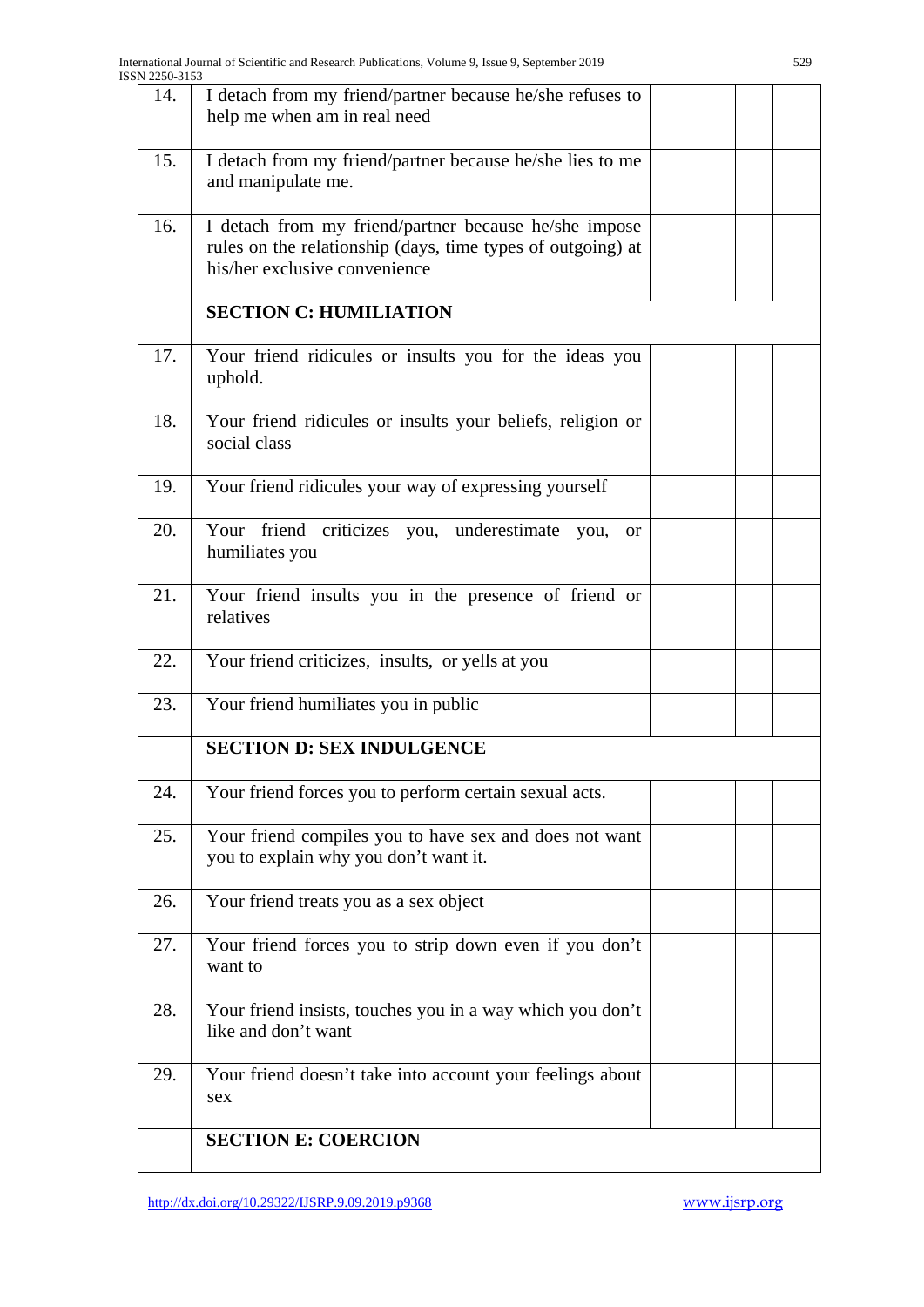| 30. | Your friend invades your space                                                                                               |  |  |
|-----|------------------------------------------------------------------------------------------------------------------------------|--|--|
| 31. | Your friend puts your love to test, setting you traps to find<br>out, if you cheat on him/her, loves him/her or are faithful |  |  |
| 32. | Your friend threatens to hurt himself/herself, if you leave<br>him/her                                                       |  |  |
| 33. | Your friend physically stops you from leaving his/her<br>place                                                               |  |  |
| 34. | Your friend talks to you about relationships he/she<br>imagines to have.                                                     |  |  |
| 35. | Your friend feels you can't argue with him/her because<br>he/she is almost always annoyed at you.                            |  |  |
|     | <b>SECTION F: PHYSICAL ASSAULTS</b>                                                                                          |  |  |
| 36. | Your friend beats you                                                                                                        |  |  |
| 37. | Your friend slaps, pushes, shakes or strangulates you                                                                        |  |  |
| 38. | Your friend hurts you with some object                                                                                       |  |  |
| 39. | Your friend throws blunt instrument at you with the<br>intention to hurt you.                                                |  |  |
| 40. | Your friend damages your precious object.                                                                                    |  |  |
|     | <b>SECTION G: GENDER-BASED PHENOMENON</b>                                                                                    |  |  |
| 41. | Your friend ridicules or insults women/men as a group                                                                        |  |  |
| 42. | Your friend mocks women/men in general                                                                                       |  |  |
| 43. | Your friend believes that the opposite sex is inferior, and<br>says that women should obey men (or Vice-versa)               |  |  |
| 44. | Your friend makes fun of you or discredit you as a<br>women/man                                                              |  |  |
| 44. | Your friend feels unjustly, criticizing your sexuality                                                                       |  |  |
|     | <b>SECTION H: EMOTIONAL PUNISHMENT</b>                                                                                       |  |  |
| 45. | Your friend refuses to have sex with you or gives you<br>affection to express his/her anger or annoyance.                    |  |  |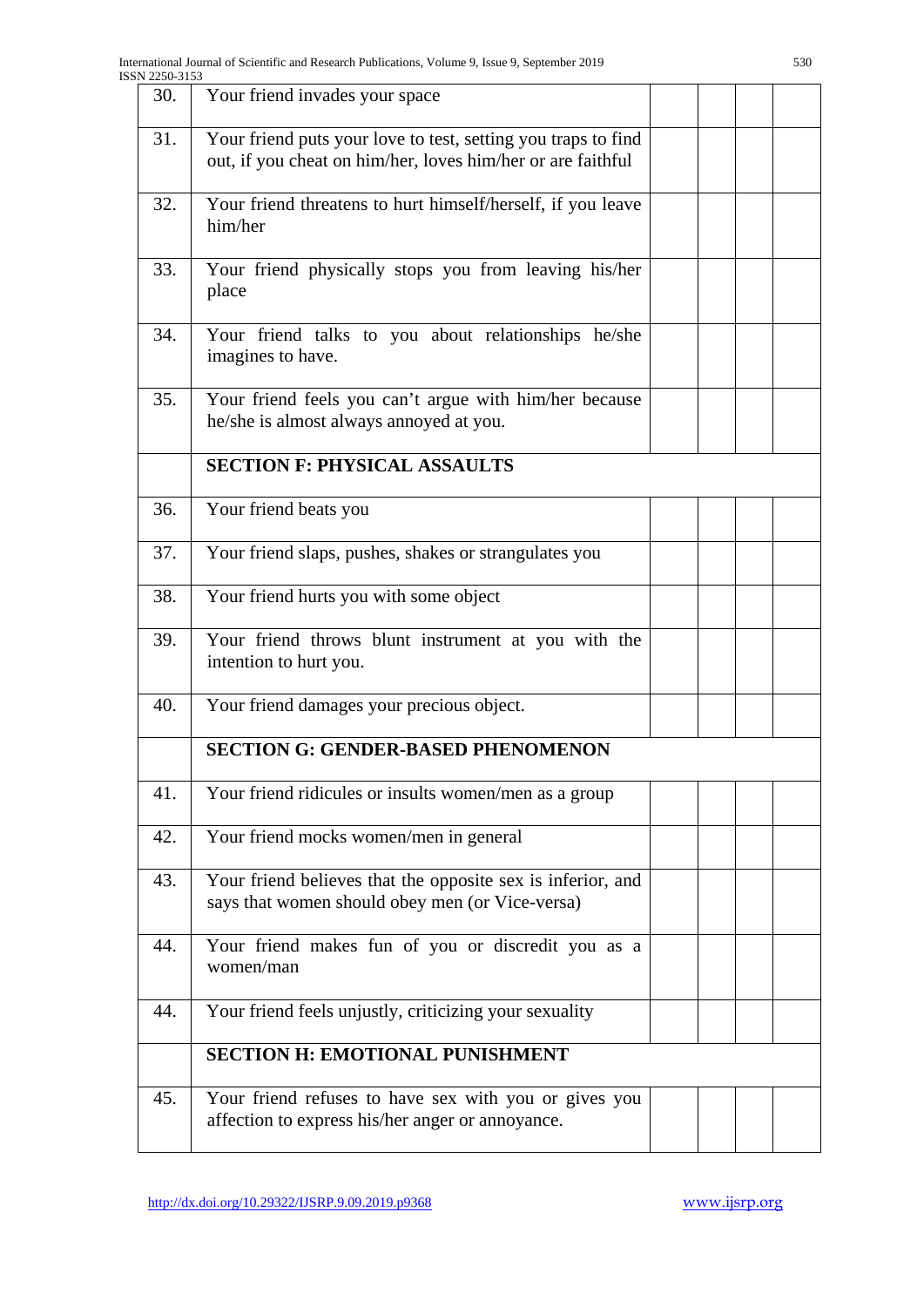| 46. | Your friend refuses to give you support or affection as<br>punishment |  |  |
|-----|-----------------------------------------------------------------------|--|--|
| 47. | Your friend threatens to abandon you.                                 |  |  |
|     | <b>SECTION I: INSTRUMENTAL VIOLENCE</b>                               |  |  |
| 48. | Your friend steals from you                                           |  |  |
| 49. | Your friend takes your car keys or money away from you                |  |  |
| 50. | Your friend makes you go into debt                                    |  |  |

# **SOCIO-COGNITIVE SCALE**

# **SECTION A: SELF-EFFICACY SCALE (PERSONAL)**

| 1.             | I find it difficult to maintain one boy/girl friend                            |  |  |
|----------------|--------------------------------------------------------------------------------|--|--|
| 2.             | I find it easy to choose a reasonable boy/girl friend                          |  |  |
| 3.             | I believe I have the knowledge and ability to choose a<br>good friend          |  |  |
| 4.             | I find it difficult to choose a life partner within numerous<br>friends I have |  |  |
| 5              | I find it easy to keep at least 3 friends at a time                            |  |  |
| 6              | I find it easy to relax with more than 2 friends at a time                     |  |  |
| $\overline{7}$ | I find it easy to maintain a healthy relationship with the<br>person I love    |  |  |
|                | <b>SECTION B; SOCIAL SUPPORT SCALE</b>                                         |  |  |
|                | (ENVIRONMENTAL)                                                                |  |  |
| 8              | There are opposite sex friends around your residence?                          |  |  |
| 9              | Do your parents/guardians suggest who should be your<br>life partner           |  |  |
| 10             | Do your parents/guardians force who should be your life<br>partner             |  |  |
| 11             | Do your parents/guardians encourage you to choose a life                       |  |  |